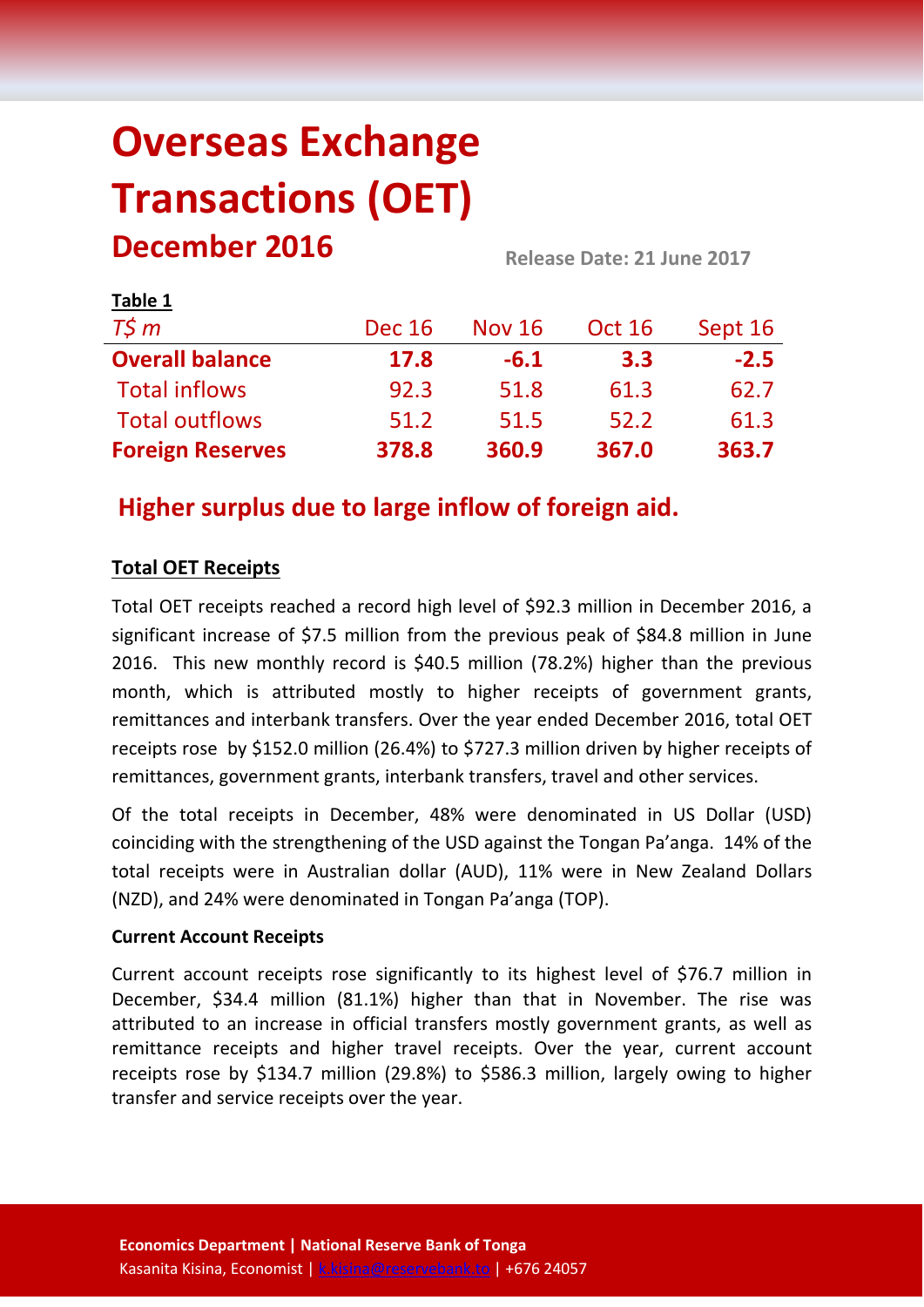Transfer receipts markedly rose over the month by \$27.7 million (108.1%) to \$53.4 million. Official transfers rose significantly over the month to \$17.9 million, which was \$16.8 million higher than the previous month and driving the rise in total OET

receipts. This was attributed to large inflows of government grants. Private transfers, which are largely remittance receipts, also rose by 41.6% to a high level of \$28.8 million and these were mainly for supporting of individual families during the Christmas festive period. Transfers received by non-profit institutions, which were mostly funds to local churches, also rose by \$2.5 million to \$6.7 million. Over the year, transfer



receipts increased by \$93.2 million (32.1%) to \$383.5 million, mainly private transfer of remittances, which were supported by the celebrations taking place during the year including the Tupou College  $150<sup>th</sup>$  anniversary, Queen Mother's 90th birthday, Latter Day Saints Tonga Mission 100<sup>th</sup> anniversary, family reunions and annual events such as Mother's Day, church conferences, Children's White Sunday, and Christmas festivities. Total transfer receipts also represented 58% of total OET receipts. Improvement in the economic conditions in Tonga's major trading partner countries during the year contributed to the higher transfer receipts.<sup>[1](#page-1-0)</sup>

Service receipts also rose over the month by \$5.9 million (48.3%) to \$18.2 million particularly from personal travel. This coincided with the 8,682 passengers rise in international arrivals in the same period due to higher number of passengers arriving for the Christmas holidays and celebrations. Other service receipts also rose by \$0.7 million (14.4%) to



\$5.4 million which were mostly rises in professional, management and business services. In year ended terms, service receipts increased by \$32.7 million (25.7%) to \$159.8 million largely due to higher receipts for travel, construction, transport, and telecommunication services. This also reflects positive performance from the tourism, construction and services sectors.

<span id="page-1-0"></span><sup>&</sup>lt;sup>1</sup> Further information on remittances can now be found on our Remittances Data flash, available on the NRBT website.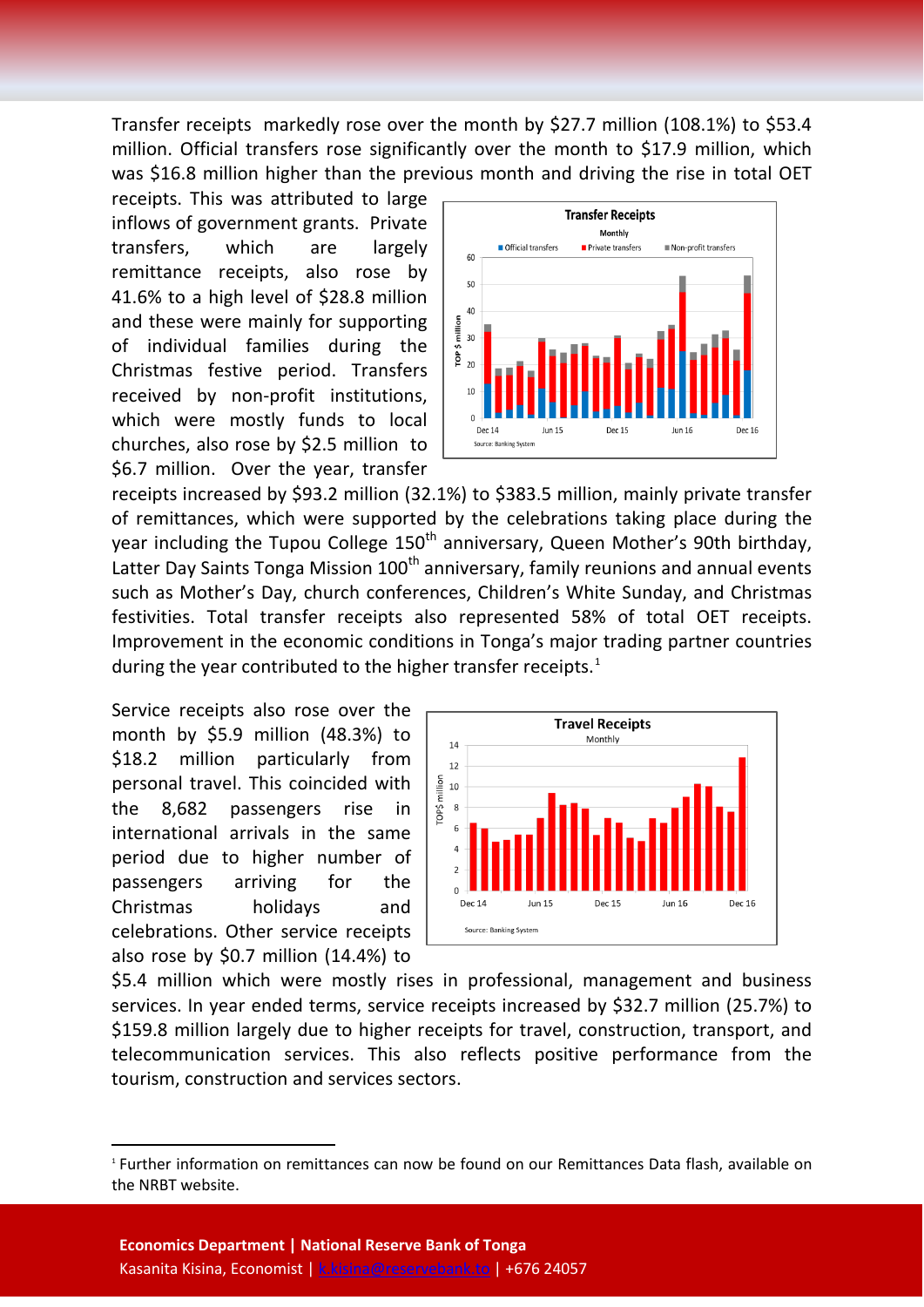Export proceeds rose to \$3.9 million in December by \$0.8 million (27.1%) from the previous month. Proceeds from the export of agricultural products continued to

grow by \$0.9 million (44.2%) to \$2.9 million over the month. A slight decline in proceeds from the export of fish and marine products of \$0.3 million (29.5%) was partly offset by a \$0.2 million rise in proceeds from other exported goods. Export receipts changed little over the year as it remained at \$3.9 million however there was a notable



increase in the proceeds from the export of agricultural and other products. This reflects improvement in the yield of crops during the year which was supported by better weather conditions.

#### **Financial Account & Capital Account Receipts**

Over the month, financial account receipts increased by \$7.1 million (107.6%) to \$13.7 million driven mostly by higher interbank transfers. On the other hand, capital account receipts declined by \$1.0 million (33.8%) to \$1.9 million underpinned by lower receipts of construction funds for individuals and churches. Over the year, both financial and capital account receipts rose by \$8.5 million (7.9%) and \$8.9 million (54.7%).

#### **Total OET Payments**

Total OET payments declined slightly in December 2016 by \$0.3 million (0.5%) to \$51.2 million. This owed largely to lower capital and financial account payments which were partly offset by the rise in imports payments. Over the year, total OET payments continued to rise by \$71.6 million (13.3%) to \$610.8 million which is largely attributed to higher current account payments.

#### **Current Account Payments**

Current account payments rose over the month of December 2016 by \$3.6 million (7.9%) to \$48.7 million which resulted from higher import and service payments. On the other hand, payments of primary income fell by \$0.4 million while transfer payments remained unchanged at \$4.7 million. In year ended terms, current account payments continued to increase by \$76.7 million (15.6%) to \$569.4 million representing 93.2% of total OET payments, which was mainly contributed by higher import and service payments.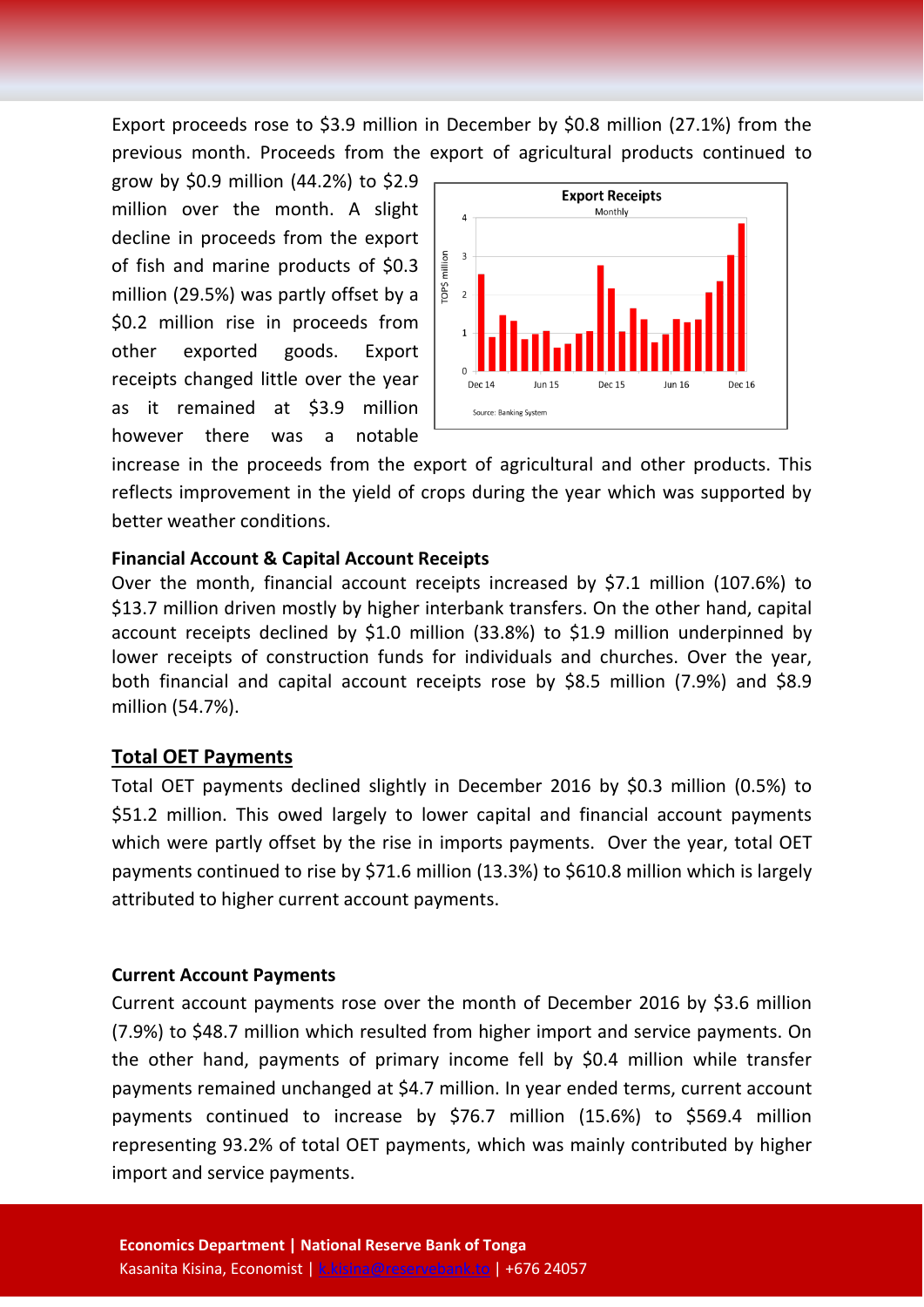Total import payments for December 2016 was \$30.9 million, an increase of \$3.0 million (10.8%) from the previous month. Higher payments for the imports of wholesale & retail goods, government imports and oil imports were partly offset by lower payments for the imports of construction materials and motor vehicles. This coincided with the rise in container registrations by 15.4% in December



2016, however this was not consistent with the rise in vehicle registrations of 28.2% which reflect the lagged effects of payments in advance of vehicles. Over the year, import payments rose by \$30.8 million (9.8%) to \$345.0 million which was attributed mainly to higher payments for the import of wholesale and retail goods, government imports and vehicles.

Service payments slightly rose by \$1.0 million (9.0%) to \$12.2 million which were mainly payments for personal travel and professional services. Over the year, service payments rose by \$26.8 million (24.4%) which were mainly personal travel and telecommunications payments.

Minimal movements were recorded for transfer payments in December however over the year it rose by \$11.2 million (21.4%) to \$63.3 million.

On the other hand, payments of primary income declined over the month of December 2016 by \$0.4 million (31.8\$) to \$0.9 million largely due to lower payments of employees compensations and investment income. However, over the year it rose to \$24.2 million by \$7.9 million (48.6%).

#### **Capital & Financial Account Payments**

There were no capital payments in December 2016 and over the year, it fell to \$2.6 million from \$5.7 million in the previous year. Financial account payments declined over the month by \$1.8 million (41.3%) to \$2.5 million and over the year by \$2.1 million (5.0%) to \$38.7 million mostly in the form of interbank transfers.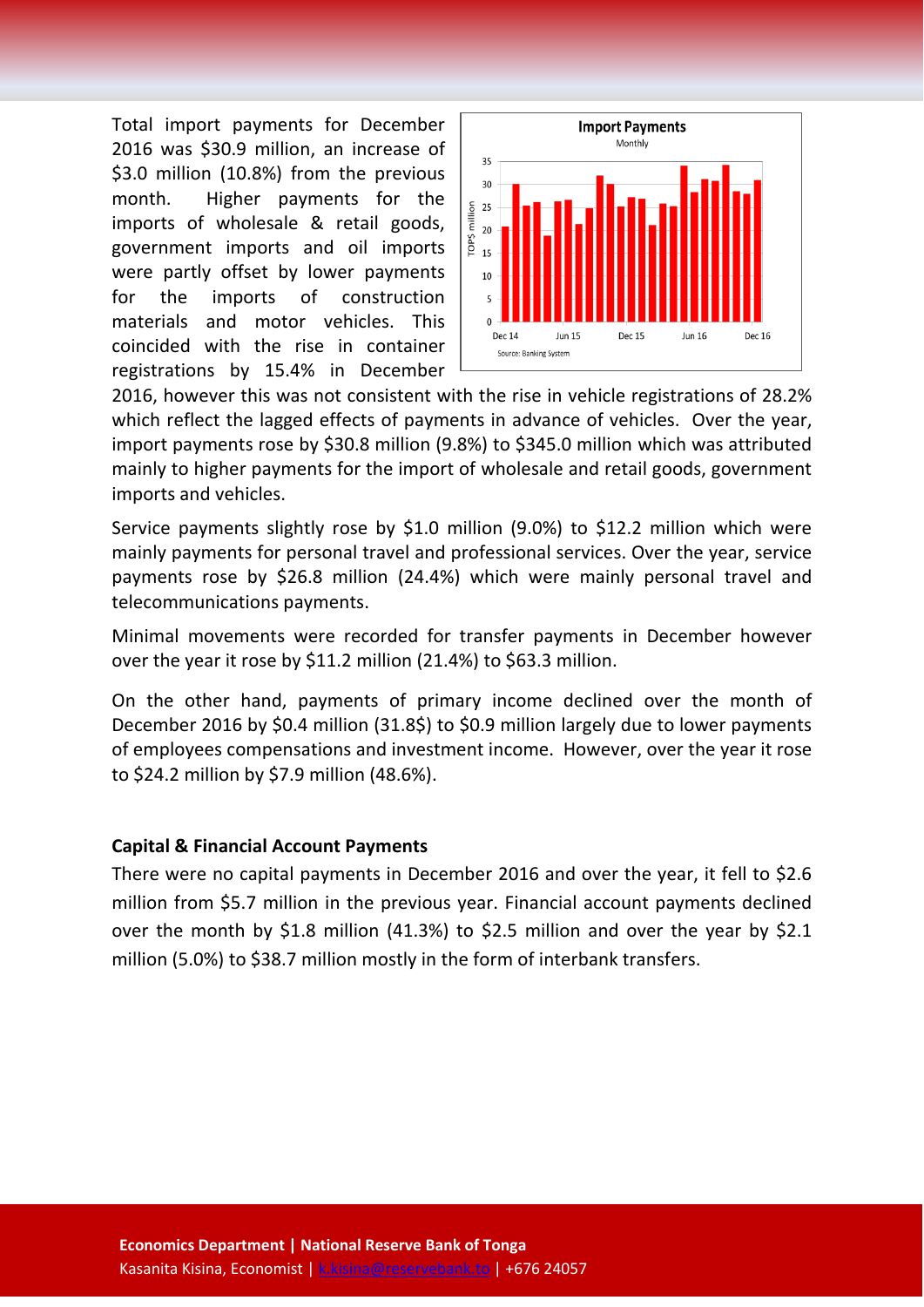### **Overall Balance & Foreign reserves**

The overall balance of OET for December 2016 was a surplus of \$17.8 million, compared to a deficit of \$6.1 million in November. This resulted in the rise in the level of foreign reserves to \$378.8 million over the month, sufficient to cover  $7.2<sup>2</sup>$  $7.2<sup>2</sup>$  $7.2<sup>2</sup>$ months of imports, well above the NRBT's minimum range of 3-4 months.

The outlook for the foreign reserves is to remain comfortably above the minimum range, given the expectation of on-going remittance receipts and other assistance from donor partners. However, delays to the inflow of these funds may pose a risk to the outlook.





<span id="page-4-0"></span><sup>&</sup>lt;sup>2</sup> Method of calculation changed in February 2017 to include imports of both goods and services (previous method used imports of goods only)